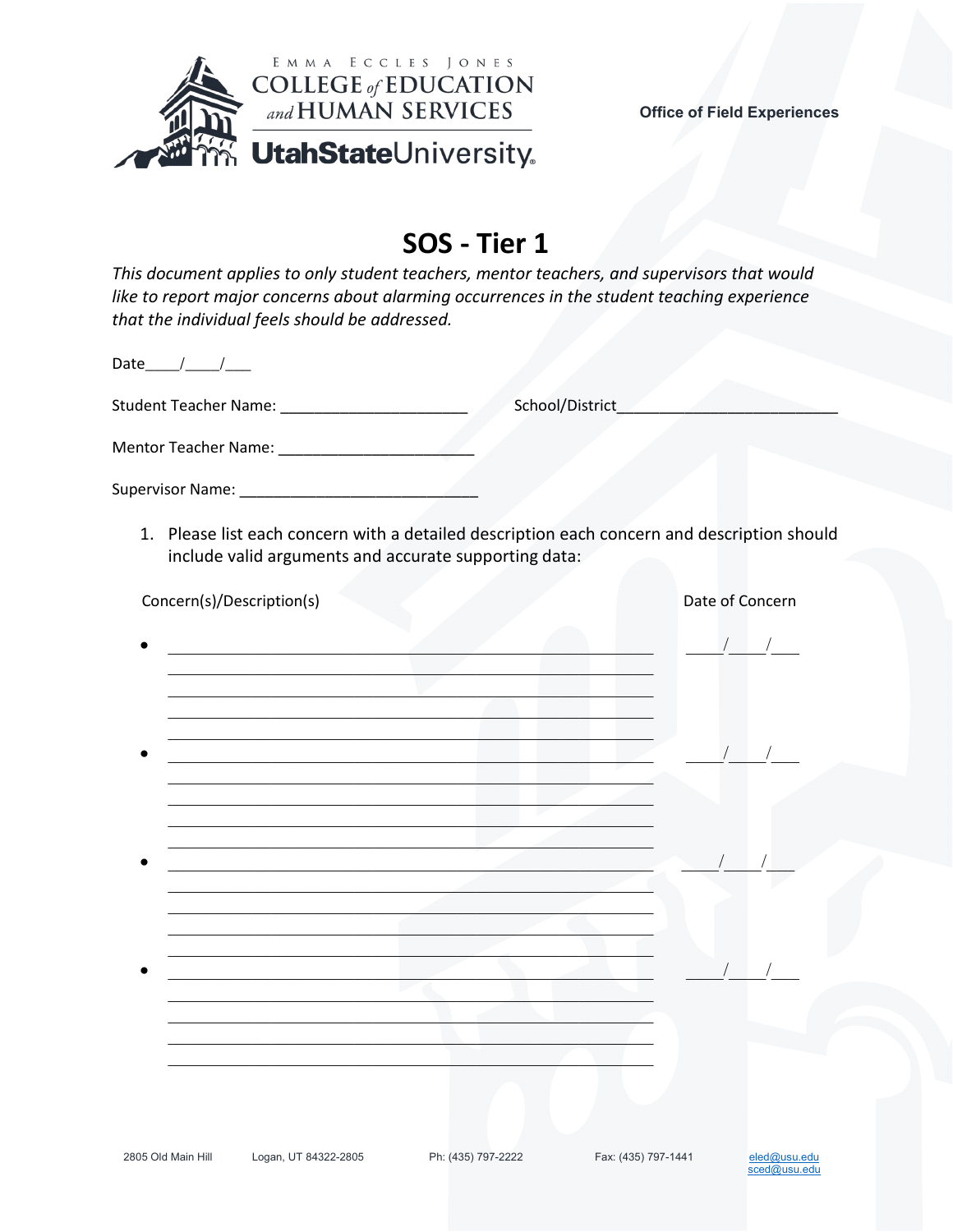

- 
- 2. Please contact our director, Sharla Hart at sharla.hart@usu.edu or 435-770-0985 to set an appointment to go over each concern. The purpose of this appointment is to come up with a plan and implement effective strategies that you as the individual can apply as a student teacher/mentor teacher/supervisor to resolve each concern and issue.

| Plan of Action:                                                                                                               | Date Achieved |
|-------------------------------------------------------------------------------------------------------------------------------|---------------|
|                                                                                                                               |               |
|                                                                                                                               |               |
|                                                                                                                               |               |
|                                                                                                                               |               |
|                                                                                                                               |               |
|                                                                                                                               |               |
|                                                                                                                               |               |
|                                                                                                                               |               |
|                                                                                                                               |               |
|                                                                                                                               |               |
|                                                                                                                               |               |
|                                                                                                                               |               |
|                                                                                                                               |               |
| <u> 1990 - Johann John Stone, mars et al. 1990 - John Stone, mars et al. 1990 - John Stone, mars et al. 1990 - John Stone</u> |               |
|                                                                                                                               |               |
|                                                                                                                               |               |
|                                                                                                                               |               |
|                                                                                                                               |               |
|                                                                                                                               |               |
|                                                                                                                               |               |

Logan, UT 84322-2805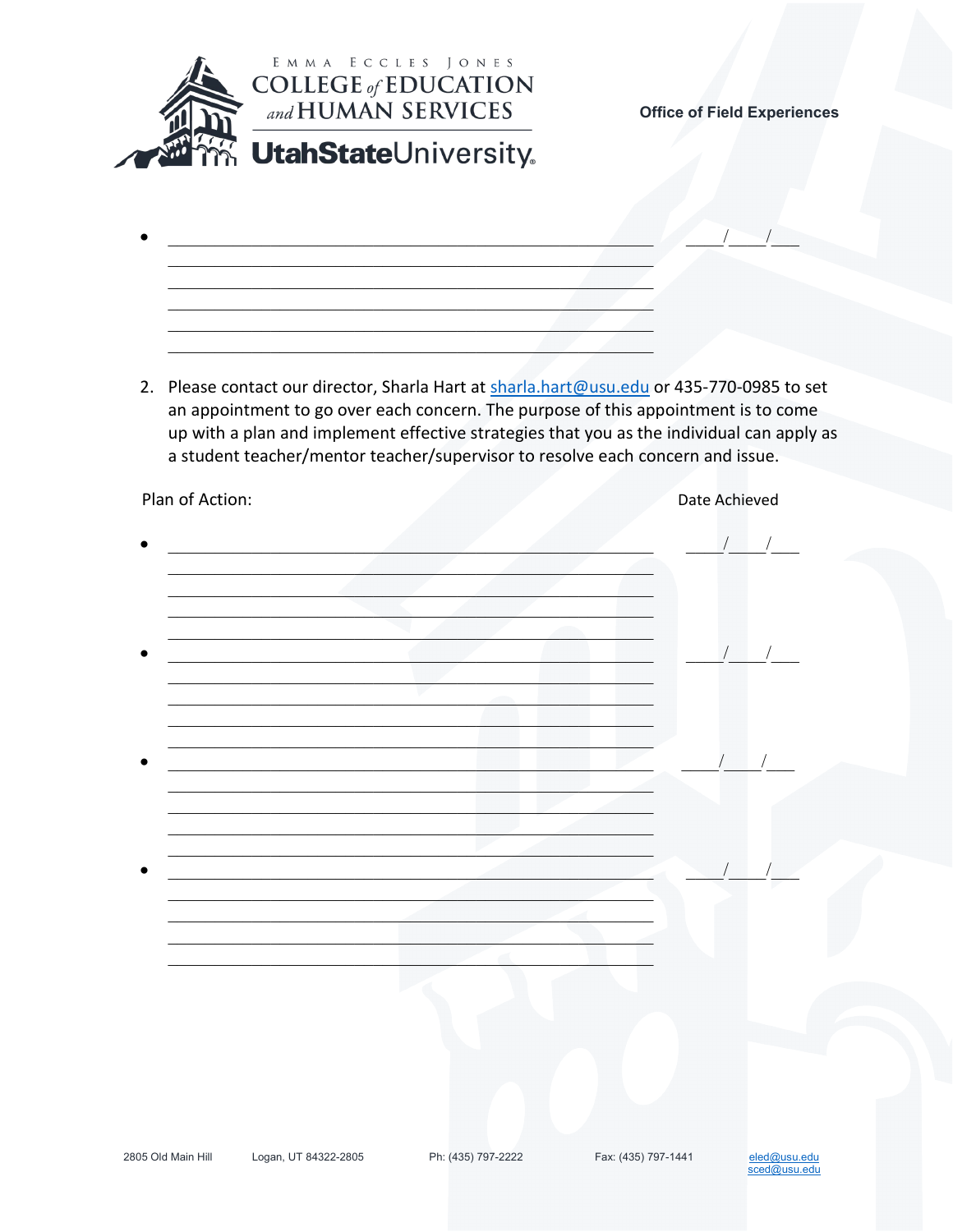

### **SOS - Tier 2**

*This document only applies if the SOS – Tier 1 procedures do not result in a successful performance. The Director will then schedule a joint meeting for the student teacher, mentor teacher(s), university supervisor, and Director. The purpose of this meeting is to provide support, address each concern with all involved stakeholders, and develop a support plan which addresses each of the area(s) of concern. This plan must be signed by each stakeholder (student teacher, mentor teacher(s), university supervisor, and Director).*

| Concern/Plan of Action:                    |                                                                     |                               | Date Achieved                |  |
|--------------------------------------------|---------------------------------------------------------------------|-------------------------------|------------------------------|--|
|                                            |                                                                     |                               | $\sqrt{2}$                   |  |
|                                            |                                                                     |                               |                              |  |
|                                            |                                                                     |                               |                              |  |
|                                            |                                                                     | $\sqrt{2}$                    |                              |  |
|                                            | <u> 1989 - Johann John Stone, market fan de Amerikaanske kommer</u> |                               |                              |  |
|                                            |                                                                     |                               |                              |  |
|                                            |                                                                     |                               |                              |  |
| <b>Student Teacher Signature</b>           |                                                                     | Mentor Teacher Signature      |                              |  |
| University Supervisor                      |                                                                     | Director of Field Experiences |                              |  |
| Logan, UT 84322-2805<br>2805 Old Main Hill | Ph: (435) 797-2222                                                  | Fax: (435) 797-1441           | eled@usu.edu<br>sced@usu.edu |  |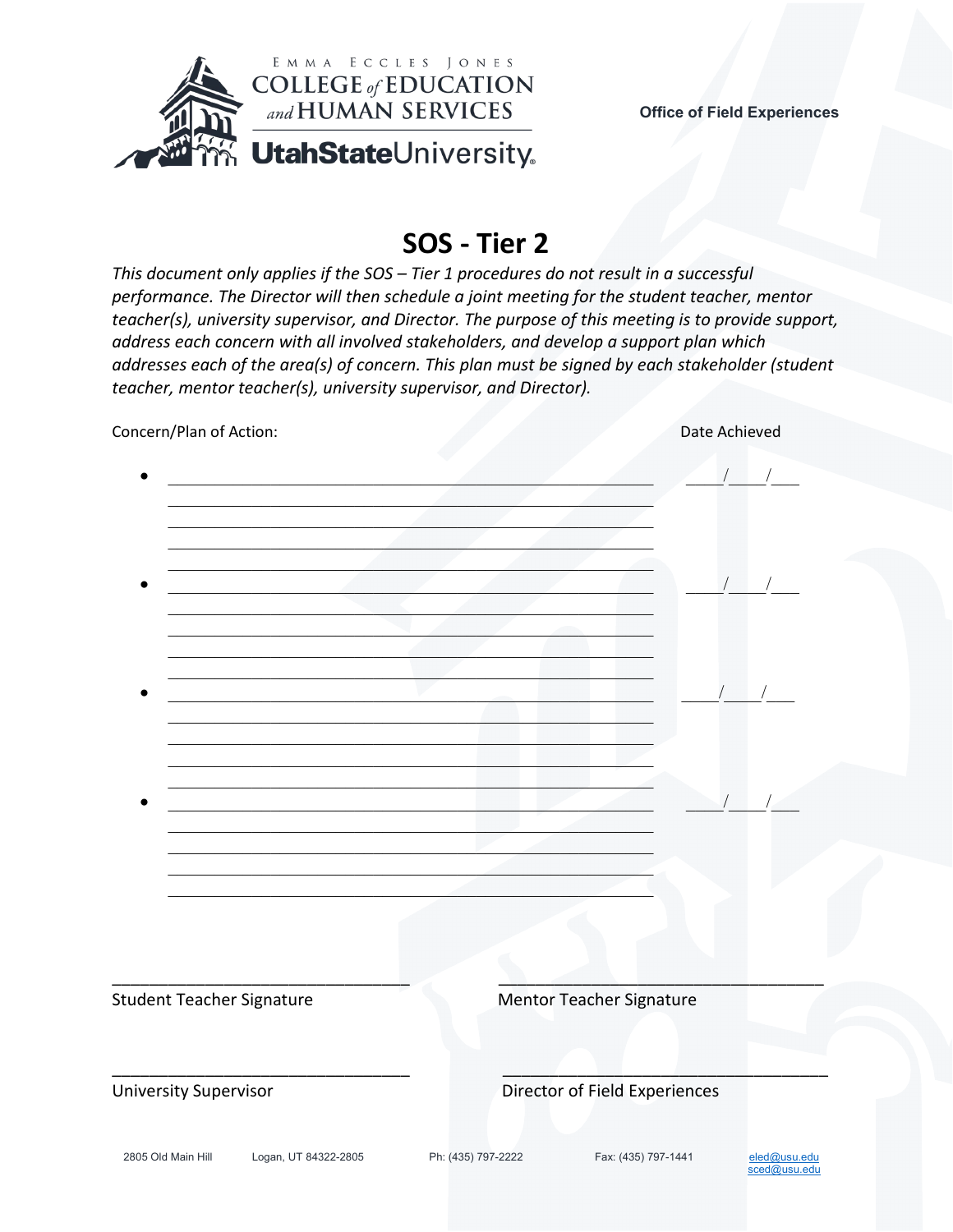

# **SOS - Tier 3**

*This document only applies if the SOS – Tier 2 procedures do not result in a successful performance. At this point a student teacher may be at risk for failure because of substandard performance in Tier 1 & 2. The next steps are to go through the "Guidelines to Assist Student Teachers at Risk of Failure" procedures which are as follows:*

#### **GUIDELINES TO ASSIST STUDENT TEACHERS AT RISK OF FAILURE**

*Note: This document applies only to student teachers at risk for failure because of substandard performance. Student teaching placement and/or participation in the student teaching program may be terminated for cause by the building principal, school district human resources officer, or the Director of Secondary Education for serious violations of law, school district or university policies, or for gross insubordination.*

Field experiences in the Secondary Education Program provide pre-service teachers with the opportunity to practice effective instruction techniques. The goal of university personnel and mentor teachers is to assist student teachers in becoming successful classroom teachers. However, on occasion, student teachers may have insufficient instructional or classroom management skill, or lack the professional attributes or behaviors necessary. When this occurs the mentor teacher(s), university supervisor, and director must decide whether a student teacher should continue in or even pass the student teaching experience. The procedures outlined below are designed to help the student teacher, mentor teacher(s), and university personnel in this process.

- 1. Serious problems in student teaching should be identified and addressed as early as possible in the semester in order to maximize improvements in the student teacher's instructional effectiveness, management skills, and/or professional behaviors to minimize the effects of those inadequacies on children.
- 2. Mentor teachers and/or university supervisors should immediately notify the Director when serious questions are raised concerning the student teacher's instruction, management skills, and/or professional behaviors.
- 3. The Director will notify the student teacher that he/she is at risk of failing student teaching.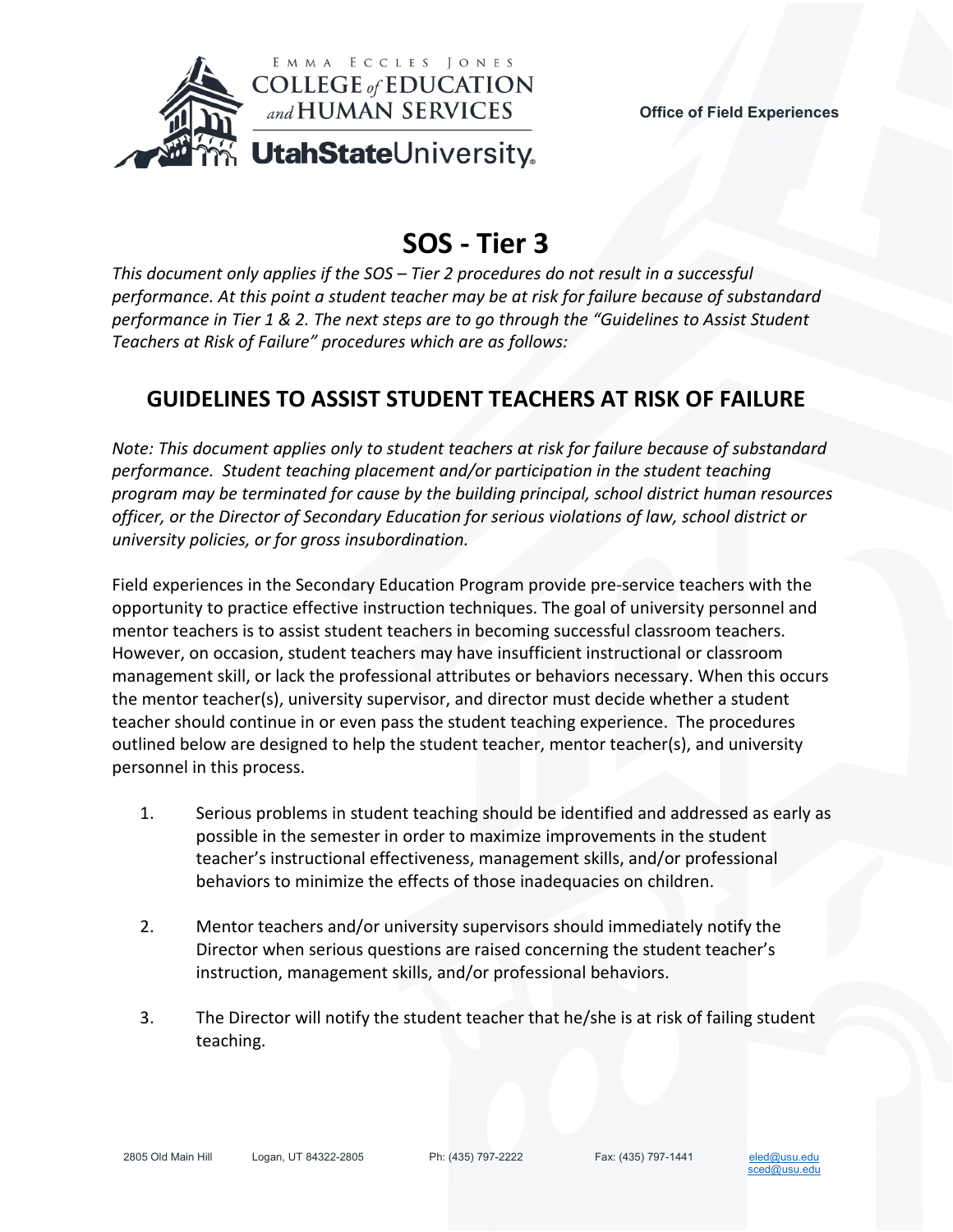

- 4. The Director will schedule a joint meeting for the student teacher, mentor teacher(s), university supervisor, and Director to develop a support plan which addresses the area(s) of concern. This plan must be signed by each stakeholder (student teacher, mentor teacher(s), university supervisor, and Director). The plan will:
	- a. identify specific necessary improvements needed in order for the student teacher to continue his/her student teaching experience,
	- b. identify specific criteria by which to assess each target area,
	- c. detail specific improvement strategies that will provide the student teacher with the necessary support and remediation in each target area and
	- d. develop a time line to implement the improvement plan, including: i. specific dates for monitoring the student teacher's improvement process,

ii. specific expected behaviors that must be accomplished for each date, and

iii. the specific evaluation date by which the student teacher will be held accountable for his or her improvements.

5. The Director will schedule a meeting with the student teacher, mentor teacher, university supervisor, and the Director to evaluate whether the student teacher has met the criteria for continuation.

If these procedures do not result in successful performance, the Director will discuss various options with the student teacher, mentor teacher(s), and the university supervisor. The options may include the following scenarios:

- 1. The student teacher will complete the semester at the same school but only teach in one content area related to the student teacher's major/minor. The student teacher would student teach again the next semester in another content area related to the student teacher's major/minor. Additional remediation in the student teacher's area(s) of weakness will be recommended and an improvement plan will be implemented. The evaluations from the first semester of student teaching and the second semester of student teaching would be averaged to determine passage of the student teaching courses.
- 2. The student teacher will be placed in a different school and complete the semester's student teaching experience in the new location. Additional remediation in the student teacher's area(s) of weakness will be recommended and an improvement plan will be implemented. The evaluations from each student teaching experience would be averaged to determine passage of the student teaching courses.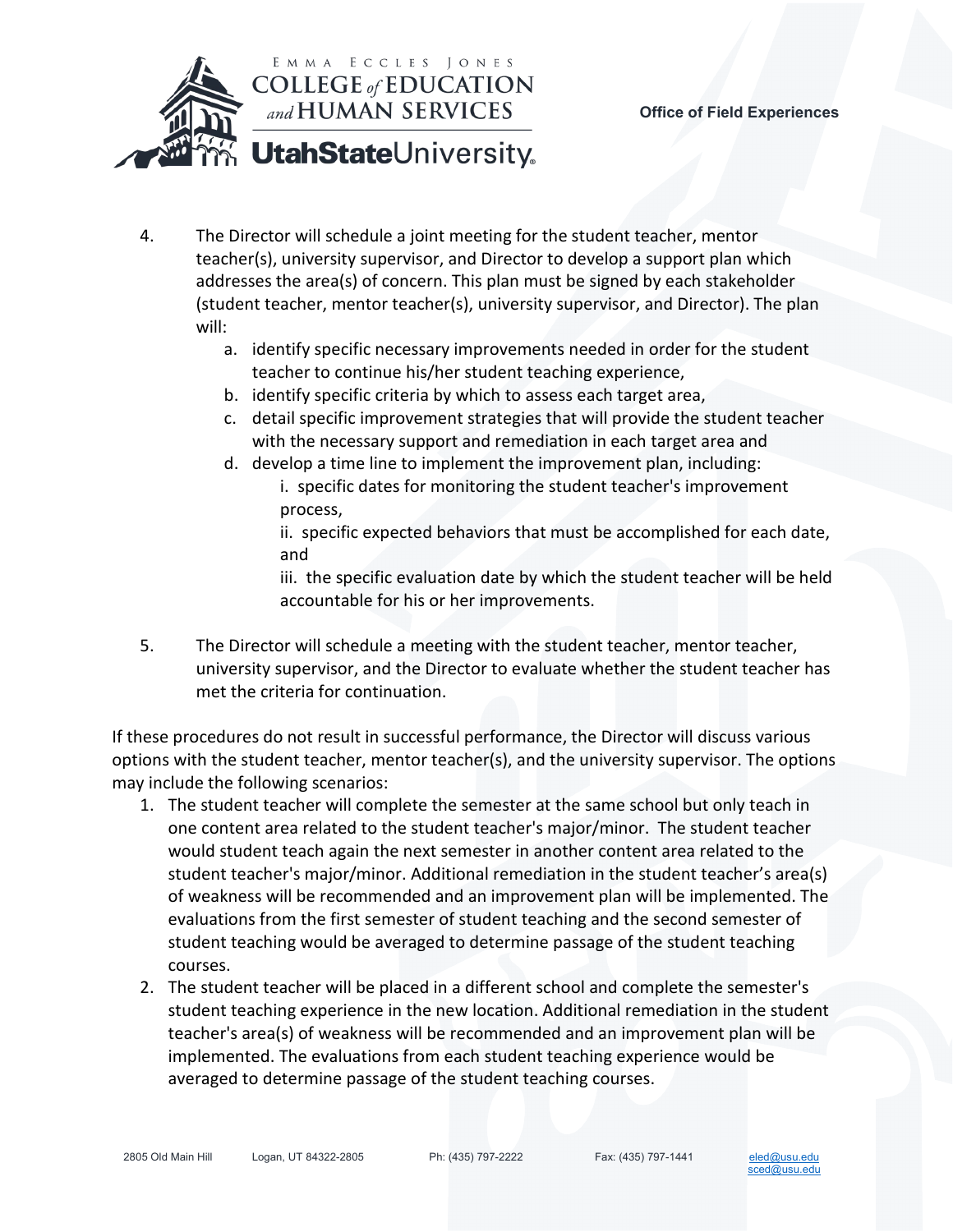

- 3. The student teacher is unable to successfully complete his or her student teaching. The student teacher will receive an "F" for student teaching and will formally withdraw from the certification program; retaking student teaching is not an option. Documentation will be signed by all stakeholders (student teacher, mentor teacher(s), university supervisor and the Director). The Department Head of School of Teacher Education and Leadership over secondary education program will be a signatory. A copy of this document will be forwarded to the Associate Dean of Graduation and Educator Licensing.
- 4. Other options as may be identified by the university supervisor, mentor teacher and/or Director.